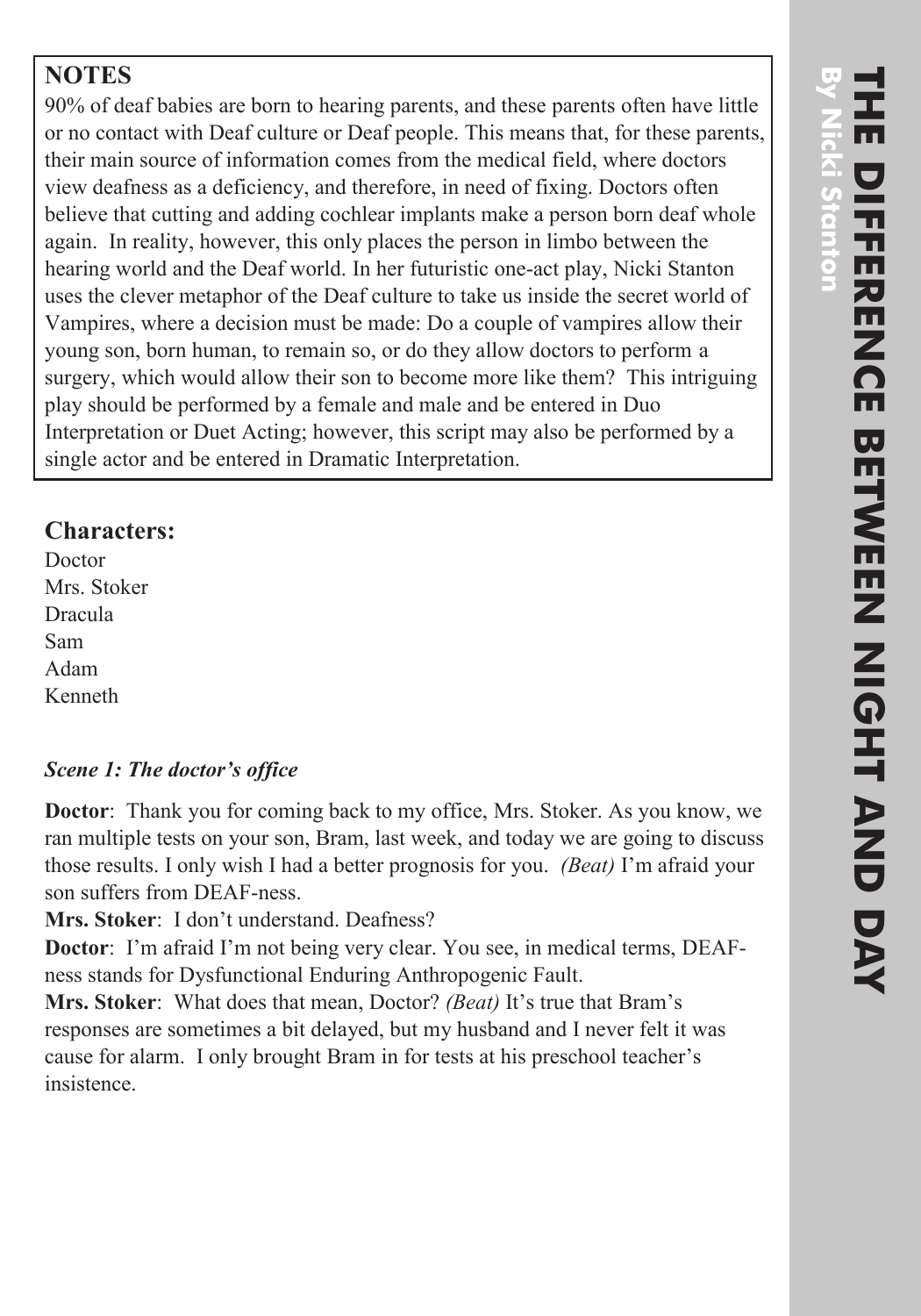**Doctor**: I assure you. There's nothing to be alarmed about, Mrs. Stoker. DEAFness isn't life-threatening. It simply means your son does not possess the necessary molecular structure to become a vampire, but he does have the ability to be human. *(Beat)* As difficult as this may be to hear, I'm afraid your son—is human.

**Mrs. Stoker**: What do you mean Bram's human? *I'm* a vampire, his *father* is a vampire. His grandparents, aunts, uncles, cousins—we're all *vampires*.

**Doctor**: That all may be well and true, but DEAF-ness—while extremely *rare* can be the result of many different factors: A difficult pregnancy, complications during childbirth, even a serious illness can cause DEAF-ness. Even though your entire family is vampires, DEAF-ness can still be passed on through your DNA or your husband's.

**Mrs. Stoker**: My pregnancy, the delivery—everything went smoothly. For nine months, I only consumed organic AB- blood. I did everything my doctors and midwife advised me to do.

**Doctor:** I'm sure you did everything right, but sometimes these things just happen.

**Mrs. Stoker:** Is there anything that can be done?

**Doctor:** Well, there *is* a surgical procedure that can be performed. *(Trying to simplify the procedure)* We insert a small electronic implant under the scalp near the portion of the brain controlling hunger and sleep patterns. The purpose of this electronic device is to encourage your son to develop a taste for blood and, ultimately, alter his sleep patterns—encouraging him to become more *nocturnal* in nature.

**Mrs. Stoker:** Doctor, Bram is only four. Isn't this risky for a child so young? **Doctor:** There are always risks involved with any surgery, but this particular surgery is relatively safe.

**Mrs. Stoker**: And this surgery—it will make Bram a vampire?

**Doctor:** In a way, yes. If the surgery is successful, Bram will develop a taste for blood and become more nocturnal; however, he won't experience these sensations the way we, as vampires, do. The implant in his brain will, over a period of time, need to be reprogrammed, which will require a lot of therapy. *(Beat)* Please, understand that each brain interprets information differently, but the therapy will help Bram learn to *use* his new implant.

**Mrs. Stoker:** Doctor, how long will it take before we start to see results? **Doctor:** Well, the results are rarely instantaneous. More than likely, you will slowly begin to see improvements over an extended period of time. Mrs. Stoker, you and your husband will also need to continually practice with Bram at home.